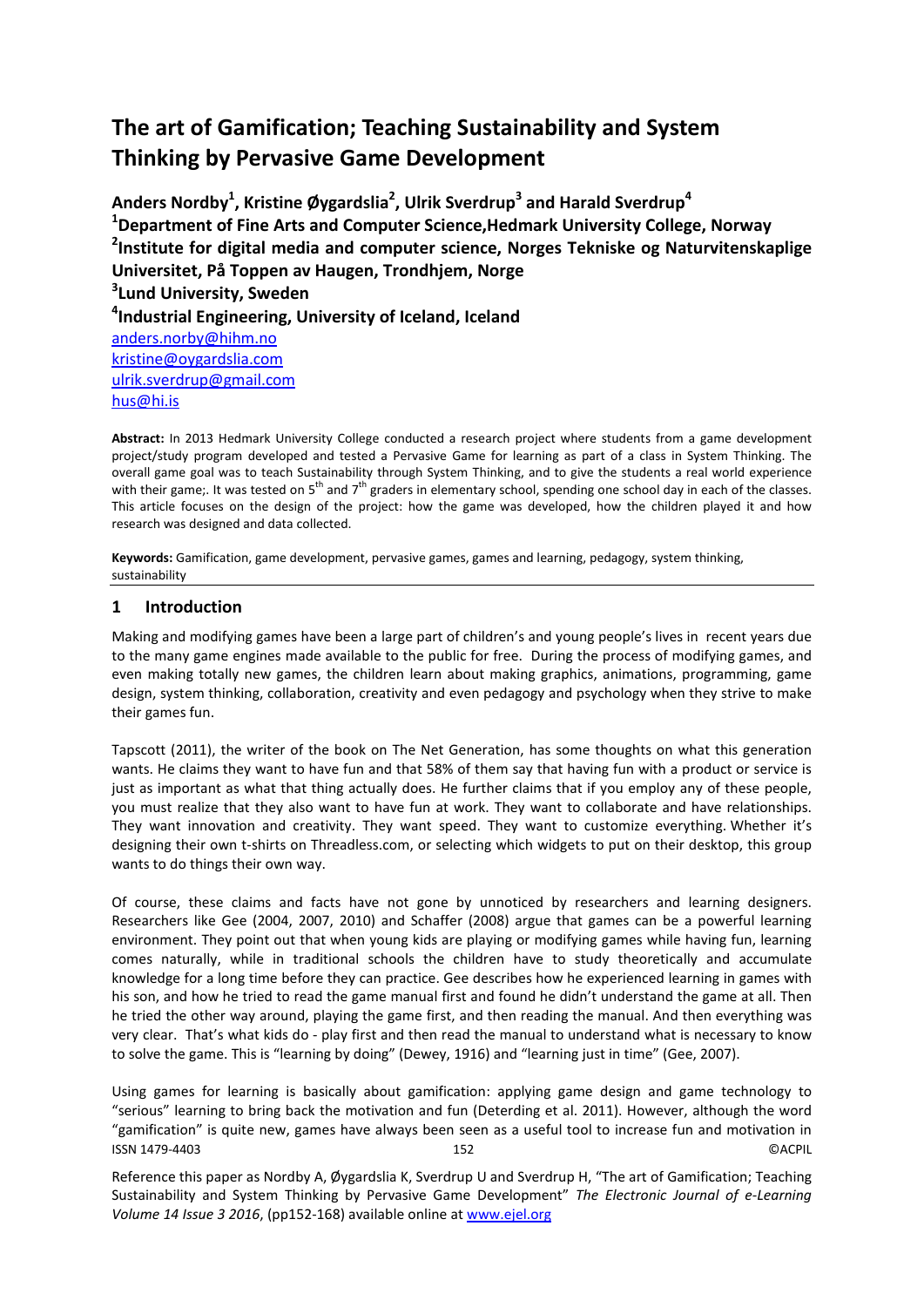learning. During the last 10 years we have seen rapid advances in digital technology that allow children to interactively "experience" and solve "real world problems" virtually in simulations that contains advanced 3D environments, animations, pictures, film, and sound simultaneously. Furthermore, these environments work in real-time over the Internet and let the children share their experience with other children from all over the world in a way that has never before been possible. By gamifying school topics in these virtual environments we can not only bring back the fun factor and create motivation, but also drill skills, do assessment automatically and create virtual social societies where the children can practice their theory in a fun way (Gee, 2010). Examples of such environments that "accidentally" also work as virtual learning environments are many; for example Minecraft, which teaches young people to design and build 3D environments, Moviestar Planet, which teaches the children how to make movies, how to create new identities or how to handle fame and fortune, or virtual worlds like Club Penquin, Habbo or Stardoll, which teach young children responsibility for their pets, or how to earn and save money. In all these environments the players learn collaboration, teamwork and how to handle peer comments/reviewing from kids all over the world. Today these games and virtual environments have hundreds of millions of users who are from 5-15 years old (KZero, 2011), and they serve as an informal learning environment for children of all ages. Gamification is also about formalizing these informal "learning environments", and using them beneficially in traditional learning and class environments.

System thinking goes hand in hand with game development; games are systems. Through games and system thinking the students and children can learn how events in the real world are connected and influence each other in a causal way. System thinking can also be used to construct games and teach the students how different parts of the game interact and perform. It can even let the students construct and simulate systems that would usually require a deep mathematical understanding of differential equations without knowing the mathematics. In the K12 education in the US system thinking is an important topic; recent research shows that children that are taught System thinking think more critically, express thoughts more clearly and understand more complex problems than children who don't learn system thinking (Lyneis and Stuntz, 2007).

Sustainability is an increasingly important topic in schools, and its cross-disciplinary nature involves many of the important topics in school. Topics about sustainability are therefore usable as "environments" for teachers to embed stories that involve many important school topics at the same time. While it in itself is a competency aim and a goal in the curriculum, it naturally leads both game developers and players into problems that force them to learn mathematics or physics, which for many children are seen as "serious" and "boring" topics.

While developing digital games that incorporate all the above is very time consuming and requires special skills teachers usually don't have, pervasive games is about creating simple games in real-world environments that use common digital tools, internet, pre-made simple games and virtual environments that schools and teachers already have access to in schools. In our project the development of the pervasive game was done by students studying game development, but this type of game is so simple to make that ordinary schoolteachers could equally well have made it. So the project then also served as a learning project for the teachers involved.

# **2 Scope and Objectives**

There are clearly two groups of learners in this project: the students who make the game and the children who play the game. The main goal for the children was to learn sustainability and to understand how system thinking could be used to see how things in the world were connected. The main goal of the game then was to motivate the children to learn the sustainability and system thinking content in the game as well as trigger their interest to learn more about the topics the game presented to them.

The main goal for the students was to learn system thinking, and the game development task and the game playing done with the children was implemented to motivate them in this.

*This article mainly focuses on the design of the project: the theory foundation, the game design and the research design and data collected. The article does not contain a thorough data analysis of the learning outcome or the motivation, but has a discussion in the end where we loosely discuss observations and thoughts during the implementation of the project.*

# **2.1 Theoretical points of departure**

A working hypothesis for the project was that the combination of game development, in this case pervasive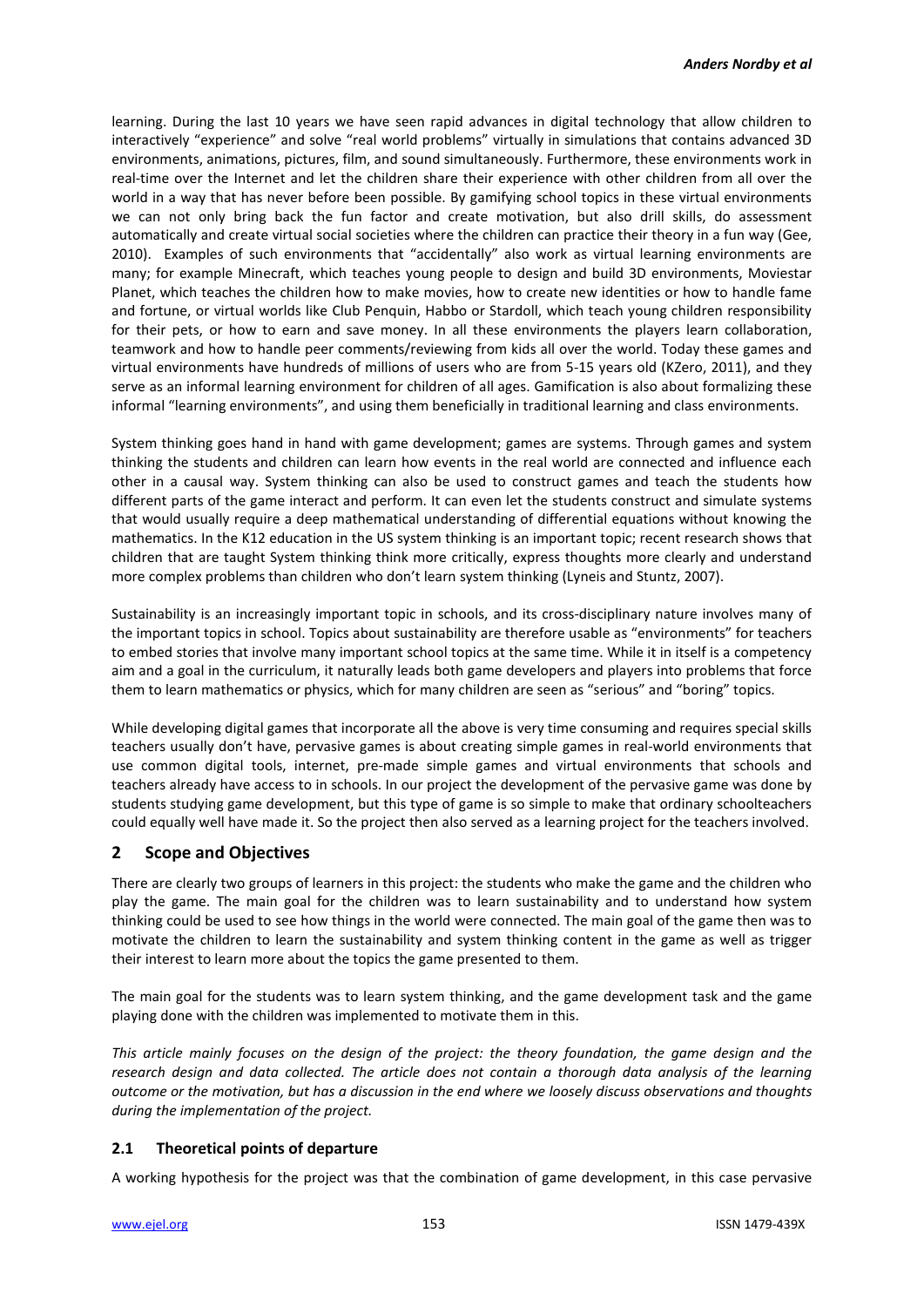game development, and teaching and facilitating based on the principles of problem-based learning (PBL), would create a working environment which would enhance the students' motivation to learn system thinking and enhance their operative and innovation skills in this particular area. Furthermore, their learning was expected to proceed more efficiently in such an environment than in traditional teaching environments, such as lectures. In addition to the game development tasks, another prerequisite of the course was that the students should experience the children playing their game to get a feel for how emergent their game was compared to commercial games for entertainment, and how the children understood the sustainability issues presented in the game and their links through system thinking. This approach would hopefully maintain a sense of 'fun' as well as linking students' outside-of-school experiences to their educational reality.

The course design was then theoretically inspired by the ideas found in the sociocultural theories of situated learning (Lave and Wenger, 1991; Wenger, 1998; Wenger, 2006), but also by cognitive theories such as experiential learning (Kolb, 1983) and the more modern approach of situated cognition studies suggested by James Paul Gee (Gee, 2010). Situated cognition theories bring in theory from other disciplines such as physics, psychology, brain research etc., and emphasize the conviction that thinking is connected and that it changes across actual situations, where thinking is not a process of applying abstract generalizations, definitions and rules, but rather dynamic images tied to our perception of the world and our bodies, feelings and internal states (Churchland, 1986; Damasio, 1994). Cognitive activities are tied to experiences of goal-oriented action in the material and social world and we think at our best abilities when we use previous experiences to prepare ourselves for future action. Gee (Gee, 2010) uses so-called connectionist or networked computers that search for and store patterns from the outside world as an analogy; humans look for patterns in their experience, and as they grow and their experience accumulates, they will discover deeper and more subtle patterns, which will help them predict what might happen in the future when they act to accomplish their goals.

Situated learning builds on the idea that participation in a community of practice with a common content, goal and mutual engagement stimulates and facilitates learning. In our project the game development class or the game playing community constitutes such a community of practice. While the students or children are busy designing or playing a game they learn system thinking or sustainability, almost without noticing. The main impact of the situated learning theories to the system thinking course-design came through acknowledging the situatedness of knowledge and the need to create learning situations in which theoretical ways of knowing were deeply connected to complex practices in which the students were expected and wished to participate.

Problem-based learning originates from the medical school in the 1960s and was first implemented by Howard Barrows and colleagues (Barrows 1980). The students were organized in small groups, usually 6-10 persons led by a tutor. The focus of the groups was to solve problems from the real world they were about to enter, and to study the theory they needed to solve these task themselves. The tutors' roles were more supervisors and facilitators than a traditional teacher. Problem-based learning has since then become an independent pedagogical concept often used in all levels of education. The principles of problem-based learning can be described as follows (Pettersen, 2005, p. 127):

- The study builds on practice-related case descriptions, reports and studies
- The students both individually and in groups receive support, assistance and monitoring from a tutor
- Students should develop practical ways of working and develop learning strategies for studying along with practical problem solving and logical reasoning
- Students have the responsibility for their own learning in collaboration with their tutor, with the emphasis on self-regulation and student autonomy
- **The teaching, the curriculum and the actual courses are organized in ways that maintain cross- and** interdisciplinary approaches
- The study program should facilitate authentic tasks and challenges, which qualify for the students' future professional lives.

The PBL model will in addition usually follow the steps below (based on the 7-step Maastricht model (Maastricht University, 2013) where the first 5 steps are put into one):

- Brainstorm and analyze the problem and define goals and learning objectives.
- Self-study period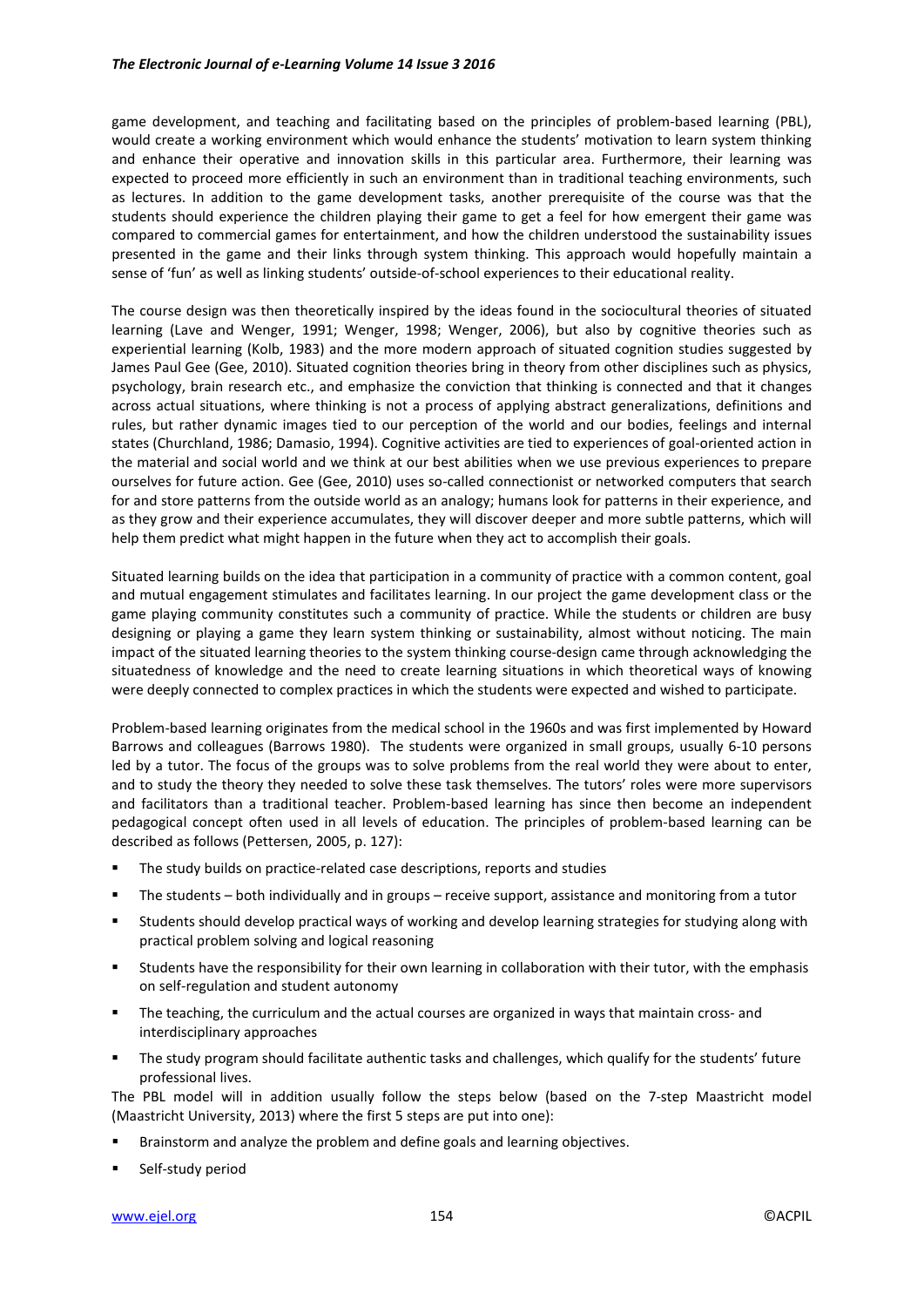Debriefing and post discussion.

Step 1 is the initial phase where the students clarify the problem, define the learning goals and identify the theory they will study to solve the problem. Step 2 is the phase where they work alone, while step 3 is the presentation and the debriefing session.

#### **2.2 System thinking and system analysis, a short primer**

System Thinking is a common concept for understanding how causal relationships and feedback work in an everyday problem. It has two parts: System Analyses and System Dynamics. System analyses are an easy-tounderstand language that describes the connection and causalities in the system, while System Dynamics is the numerical simulation of the system. System Analyses includes group modeling, where we ask the initial questions of the problem and create a mental model structure, using Causal Loop Diagrams. While System Dynamics goes beyond the scope of this paper, we have included a simple primer to understand the basics of System Analyses below.

The basic method in this study is system analysis using causal loop diagrams as defined by Senge (1990), Sterman (2000), Haraldsson and Sverdrup (2004) and Sverdrup and Svensson (2002a,b) Because of the unsustainable path of world society outlined in the introduction, the scope of this study is to investigate a commercial activity that is recognized as unsustainable at present, and explore how to transform it to a sustainable activity. We will further investigate how that activity connects to society and policy planning. It is outside the scope of this study to create numerical simulations models; the discussion remains at the qualitative causal level. Our working hypothesis is that a free market needs both freedom to operate but also distinct and clear rules of engagement, as well as the provision of a market arena. We postulate that the state, business and customer each have necessary roles to play to make a sustainable system out of these essential components. The problem is analyzed using system analysis methods, and clarified using causal loop diagrams. The main tool is called the causal loop diagram:



What this says is that the CAUSE is the causality creating the effect. And the plus on the arrow says that the more cause we have, the more effect we get. It is not sufficient that CAUSE and EFFECT are correlated; there must be a real casualization. The next key issue is, does EFFECT have any feedback on CAUSE? If it does, we need to draw an arrow, and add a + if more of the EFFECT gives more CAUSE or a – if more EFFECT gives less CAUSE.



When this is done, we ask again, is there something else that is affected? Normally there is. And then we draw an arrow from CAUSE to SOMETHING ELSE. And we ask more or less and put the – or the +. And if SOMETHING ELSE has any effect on the EFFECT parameter we draw a signed arrow there too. It could be as shown in the figure above. In the Causal Loop Diagram (CLD) we have two closed loops, one called B and one called R. If we walk a round the loop called R, starting at CAUSE, then because of an even number of -, an increase in CAUSE will come back and cause more increase in CAUSE. We call this a Reinforcing loop (R). Another way to see this reinforcing loop is as a positive feedback loop where the increase of "Something Else" leads to an indirect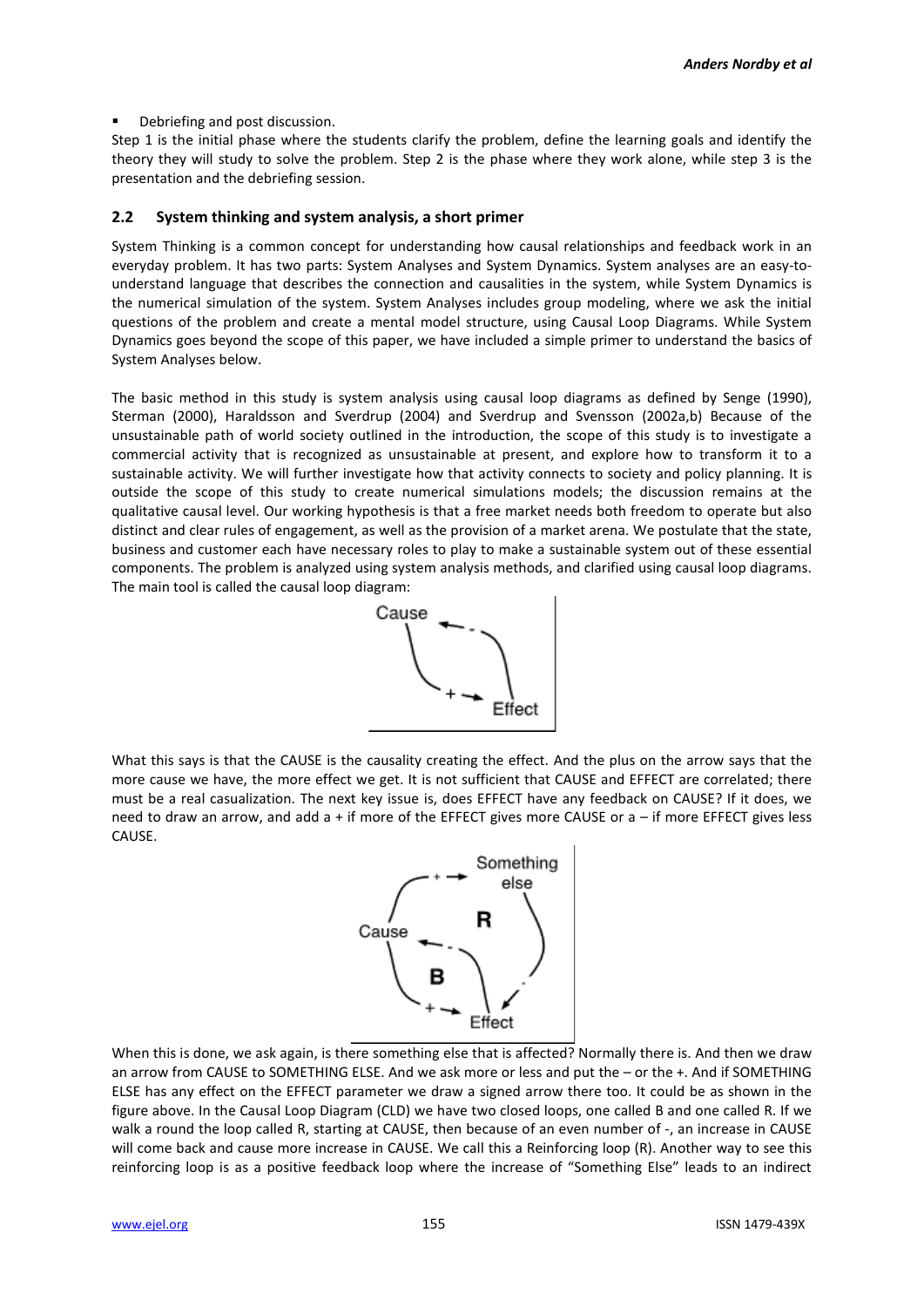increase to "Cause" through the mediation of "Effect", and only because a decrease in "Effect" leads to an increase in "Cause". In the other loop, there is an increase in CAUSE which will cause an increase in EFFECT, but an increase in EFFECT will cause a decrease in CAUSE. And increase comes back as a decrease; it is a Balancing loop (B) (Sterman 2000, Senge 1990, Haraldsson and Sverdrup 2004, Haraldsson 2004, Sverdrup et al., 2014).

### **2.3 A short definition of sustainability**

There are different ways to define sustainability, and some even make a point of saying it is not definable. We think there are basically two ways: the difficult one with all the details, and the simple one. The simple definition is quite old; it was given by the emperor Augustus of the Roman Empire in relationship to the engineering of the future Imperial Roman road network. He defined a sustainable plan to be "a plan that could be followed forever, without ruining the functions of the Empire". He thus recommended the road construction to be done according to principles that would allow them to be used and kept up "forever". In a vision of a sustainable society, we would like to have a similar vision. There are several names for sustainability out there, and we need to consider which of those are adequate, inadequate, sufficient or necessary. We should discuss the following central concepts:

- Sustainable society
- **Sustainable growth**
- Sustainable development

In the items below, each one of these will be assessed and commented on. **Sustainable society**. This is a society that can go on for as long as we can reasonably foresee. It is not dependent on growth, but may persist and prevail on a steady level. It is achievable under certain conditions. In a sustainable society there will be growth within the sustainability limits, but also de-growth of what is in excess of the sustainability limits. Growth and de-growth will be in a long-term balance with each other, like waves that rise and sink, as at sea. Overall, the resource use stays within the sustainability limits. There are sustainability limits for the biophysical system, the social system and their interface - the economic system. Sustainability in all aspects will be required for a sustainable system, as defined in the Tripple Bottom Line (John Elkington, 1997), which is emblematic to the importance of system thinking in problem areas of Sustainability. **Sustainable growth** is more problematic. There is no real consensus on how this concept is to be uniquely understood. Sustainable growth was the focus of the Bruntland commission, and very useful in getting the discussion started and focusing on the fact that the present civilization is not sustainable. The Bruntland Commission defined sustainable growth as "the growth that sustains the needs of the present without compromising the welfare of future generations". It allows for perpetual growth in a finite world, and does not deal with several goal conflicts built into the definition. The present generation should have everything they want and the future generations will have that too. The Bruntland definition was important because it made the necessity of sustainability research evident and pointed towards the need to come up with solutions. But the definition itself is no more than a starting point. It is not sufficiently stringent, it is flavored by political correctness, it allows unlimited growth. However, sustained mass growth forever is a thermodynamic impossibility, and thus a dangerously unsustainable approach. **Sustainable development** is about developing within the sustainability frames that exist for society. It implies that there are quantifiable limits to physical consumption and to material use losses, limits to natural system acceptable damage, and that development must be understood under such conditions. Sustainable development implies development within the sustainability boundaries. It may mean material and energy consumption contraction and convergence, and for societies in resource overshoot, contraction for all. It means that for some situations, we may be wise to consider supplying sufficiency for the many before affluence for the few. Sustainable development concerns not only physical aspects, but also involves development of the social sphere and of society's structures (Costanza and Daly 1992, Costanza et al., 1992, Sverdrup and Svensson 2002, 2004, EU 2008, 2014).

# **3 Project Design**

The methodology should bring together the 4 major fields into one unity - System thinking, Sustainability, Game development and Adaptive learning - and describe how this was designed and consepted.

The frame for the project was a 6-weeks full-time course in system thinking for second year undergraduate students in a bachelor course in Game Technology and Simulation in the game technology studies at Hedmark University College. In the first 3 semesters of their education these students had studied game design, 3D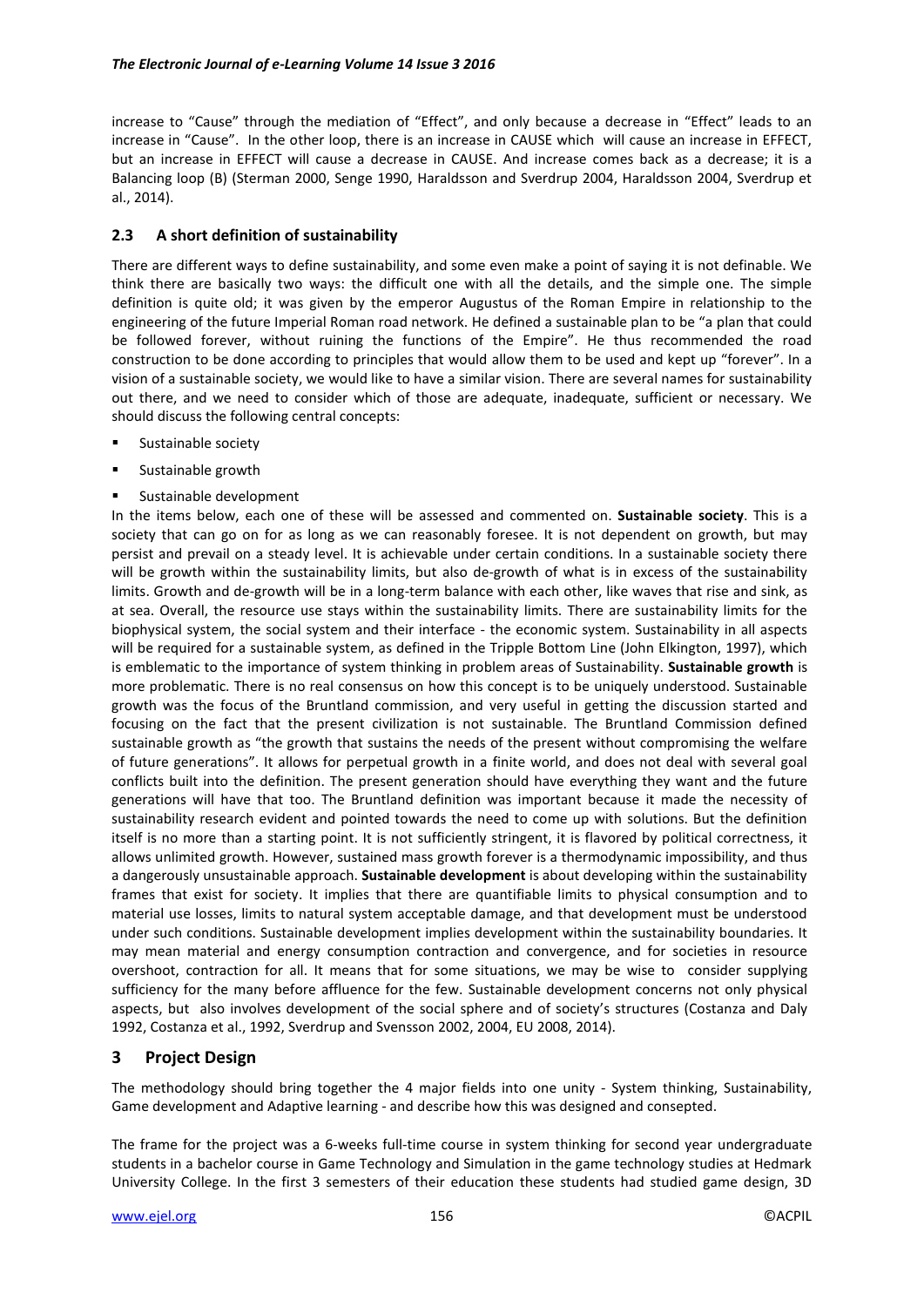modeling, game programming, animation and project-based game development, and had the basic knowledge in game production. System thinking and Sustainability were new to them and were taught through projects in this class. So was the basic theory for making the pervasive game.

The first half of the course was used to teach them system thinking, system analyses and system dynamics in a traditional way through lectures and sustainability assignments (Meadows.et al., 1972; Forrester, 1971; Senge, 1990; Sterman, 2000; Schlyter et al. 2012; Sverdrup et al. 2014; Haraldsson and Sverdrup, 2004). The last part of the course (3 weeks) was used to teach and develop the various aspects of the pervasive game.

During a brainstorming process with the whole class, it was decided that the game should be based on core curriculum goals from elementary school, and that the pervasive game should include three digital mini-games also developed on themes from the core curriculum. It should be possible to play the game in one school day, which essentially means 5,5 hours.

The students were divided into four groups with three to six students in each group. The largest group was responsible for the overarching pervasive game, while the three smaller groups made the digital mini-games. Every day in the development period, the class had a meeting to discuss the overall game design, the development progression, and how to solve challenges that arose during the design- and development process.

Due to the short development time for the game and the students' relatively little practice in system thinking, we decided to provide the students with basic system CLDs (Causal Loop Diagrams) of the mini-games. These CLDs gave them a broad overview of the system for which they were to create the games. The students would have to pick a part of these large systems and modify the CLDs so they reflected their own game design. The CLD for the main pervasive game had to be developed from scratch. Several system thinking sessions were also held in this period, which ensured that the students really used system thinking in their game development, and the game became consistent in terms of the sustainability content. The system models were programmed in Stella and the three digital mini-games in the Unity game engine. To preserve the sustainable solutions simulated in Stella, equations and results from Stella were programmed directly into Unity.

The students had to perform two internal design reviews. These were basically playtests with the aim of revealing and mending flaws in the game design. The students should conduct the first playtest alone, while the second was more thorough and used SurveyMonkey to plan, define and store the results.

Project management was to be in focus every day too; each group was to continually maintain project plans and time estimates, and every student was required to write personal blogs from the development every day. These blogs served as notes for the mandatory research report each student had to file after the course and project were finished. This report should focus on their own learning, motivation, creativity and collaboration skills as well as their reflections on the system thinking used in the game. They were also to write about the implementation phase and the game play done by the children.

### **4 Methods and Research design**

The Research design includes several research methods and could be described as Practitioner Inquiry as stance (Cochran-Smith & Lytle, 2009). According to Cochran-Smith and Lytle practitioner includes action research, teacher research, self-study, the scholarship of teaching and using practice as a site for research. Practitioner inquiry intentionally blurs boundaries between teaching, practice and inquiry and research data is systematically collected throughout the process. The design also draws on methods from system dynamics theory such as system analyses and causal loop wrapping and loop analyses in order to understand system dynamics (Senge, 1990; Sterman, 2000; Haraldsson and Sverdrup, 2004). System analysis is used to map causalities involved in the processes studied. These causal loop diagrams constitute knowledge-maps for the system, and these are iteratively tested against data, experiences and qualitative information in a "learning loop mode" as illustrated in Figure 1. The system analysis process becomes an iterative adapting learning process (Senge 1990). When non-researcher are present, such as stakeholders or students, then these are included in the process, the term for this is an adaptive social learning process, a powerful participatory pedagogical tool.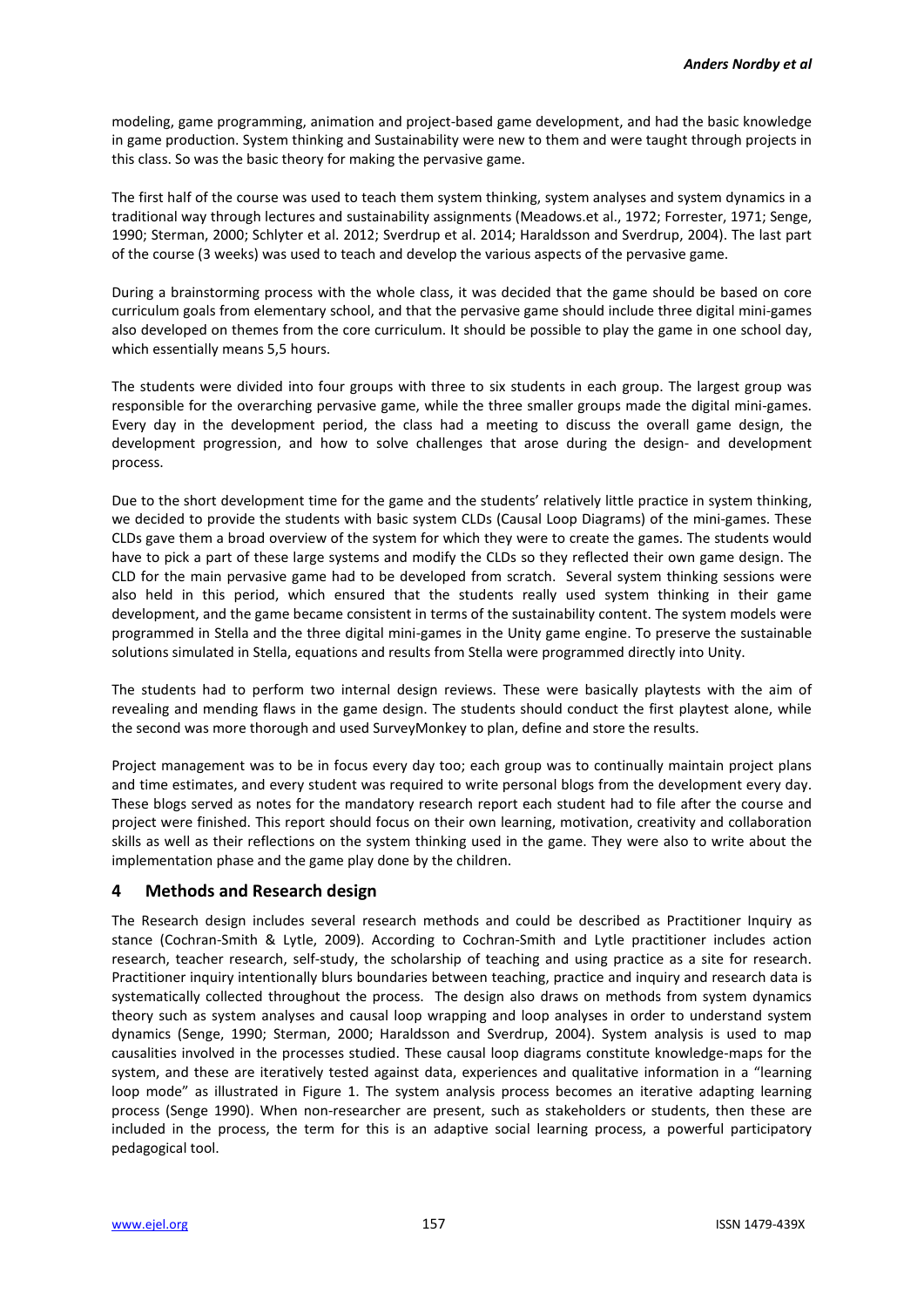



Research data were collected from all parts of the project. The researchers took notes and pictures during the game development process with the students as well as in the game playing with the children. They also made meeting resumes from the many meetings during the game development process.

The students supplied research data in the form of their report (se above). They also had a 4-hour system thinking exam after the course which hopefully would give us some data about their learning. Finally they filled in a thorough course evaluation where they could anonymously give their views on the course.

The children filled in a 17-page diary that summed up learning from game experience, and had an hour-long system thinking session in the end of the day that was documented thoroughly by the researchers. The children's teacher, who knew the children well, also observed the game playing and gave the research team valuable background information about the children playing the game.

### **5 The game**

As mentioned above it was decided that the theme of the game should be based on core curriculum goals from elementary school, and we selected *"explain how production and consumption can destroy ecosystems and pollute earth, water and air, and discuss how this can be prevented and repaired"* to be the main theme of the game*.* 

Further, the game should be cross mediated, meaning that it should contain a well-written narrative that should be told through actors, webpages, videos, clues on different locations and the digital mini-games.

Taking the core curriculum as inspiration the students decided to implement the following digital mini- games: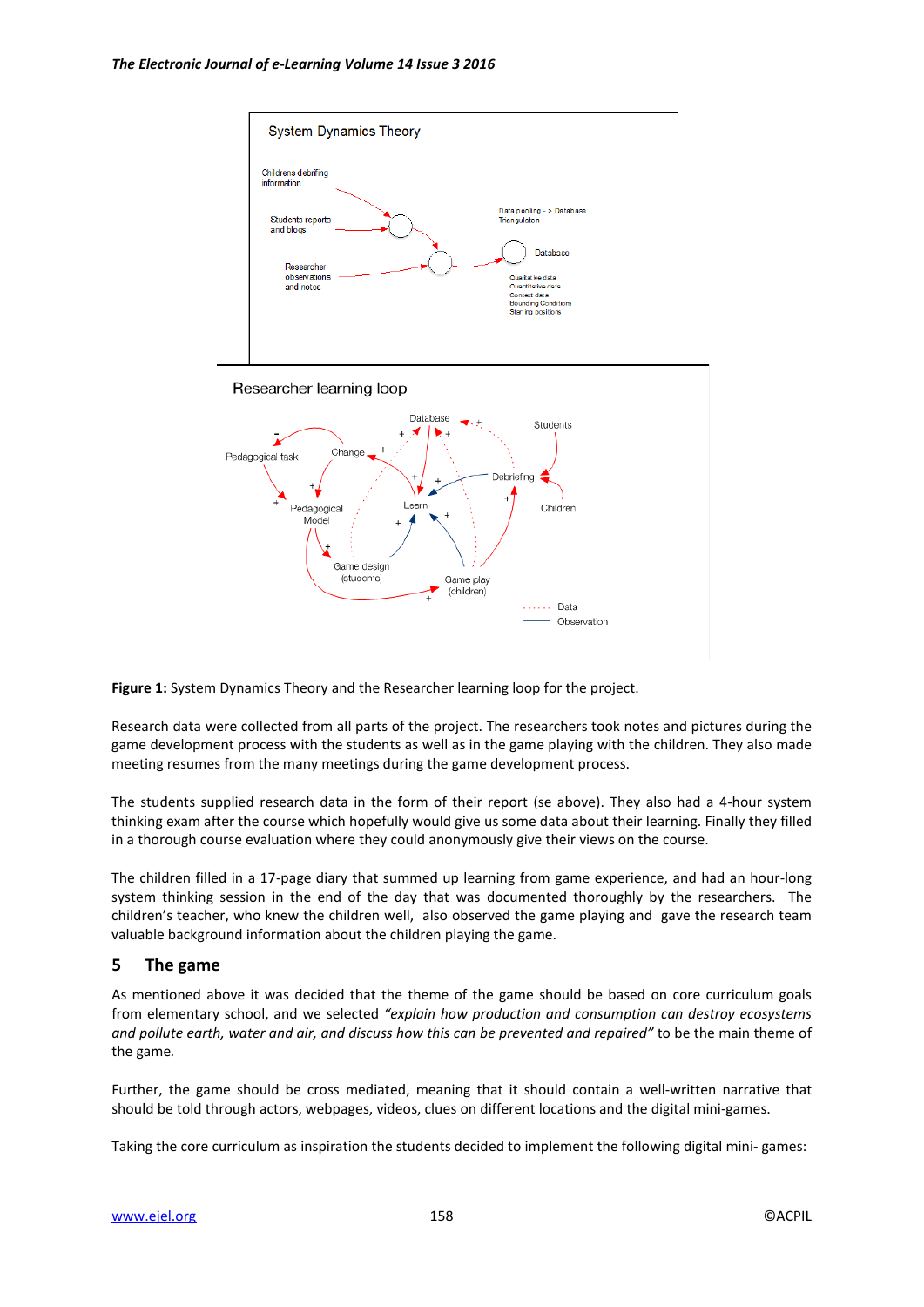- a digital game showing the relationship between human consumption and the ecosystem, and how we can prevent and repair the pollution of earth, water, and air.
- a digital game showing refugees what they can expect their lives will be like as refugees.
- a game showing ecological principles from the perspective of an earthworm.

To create a coherent and logical structure, both the digital games and the overarching pervasive game should be designed and analyzed using system thinking. The picture below shows an overview of the project.



**Figure 2:** The overall pervasive game.

The picture shows how the *overall pervasive game* includes 3 digital games; *the island game*, *the refugee game* and *the earthworm game*. Below, the 3 digital games and the overall pervasive game are described in more detail.

# **6 The Island game**

The Island game focus was to show the relationship between human consumption and the ecosystem, and how we can prevent and repair the pollution of earth, air and water. The goal was to build, balance and trade the recourses of an island. It was designed to teach the children about the balance in nature; how we need factories and products, but also that we can make things in a more sustainable way than we currently do. We showed them that we need to think about where food comes from, that production and consumption create waste and CO<sub>2</sub>, and that this waste can ruin nature and make living there in these conditions unpleasant or impossible. Hopefully the children will learn that an island can prosper if they have fugitives come to their place, but also that the fugitives will need the island to adjust to their new situation.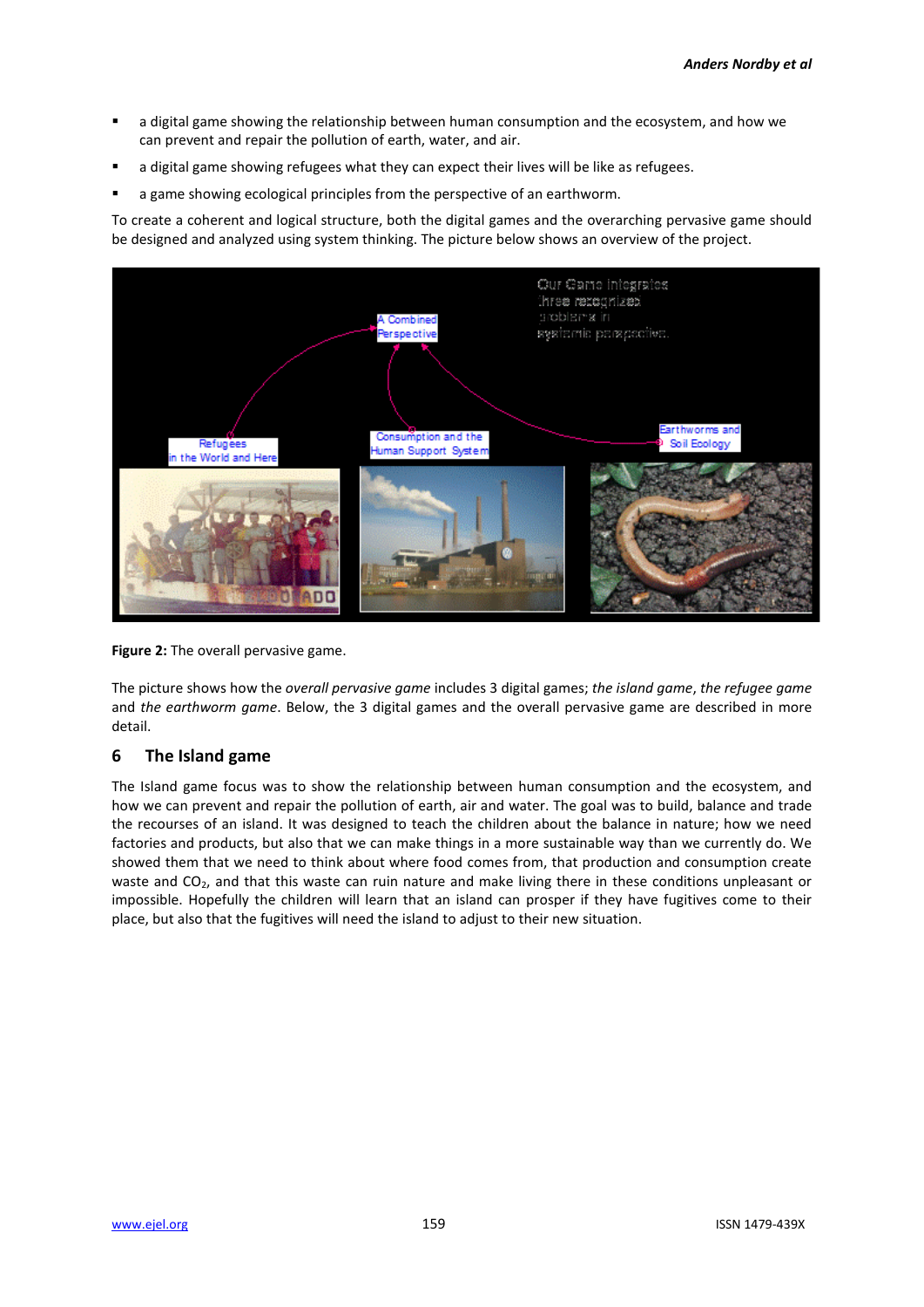

**Figure 3:** The Island game screen, the initial CLD and the students CLD.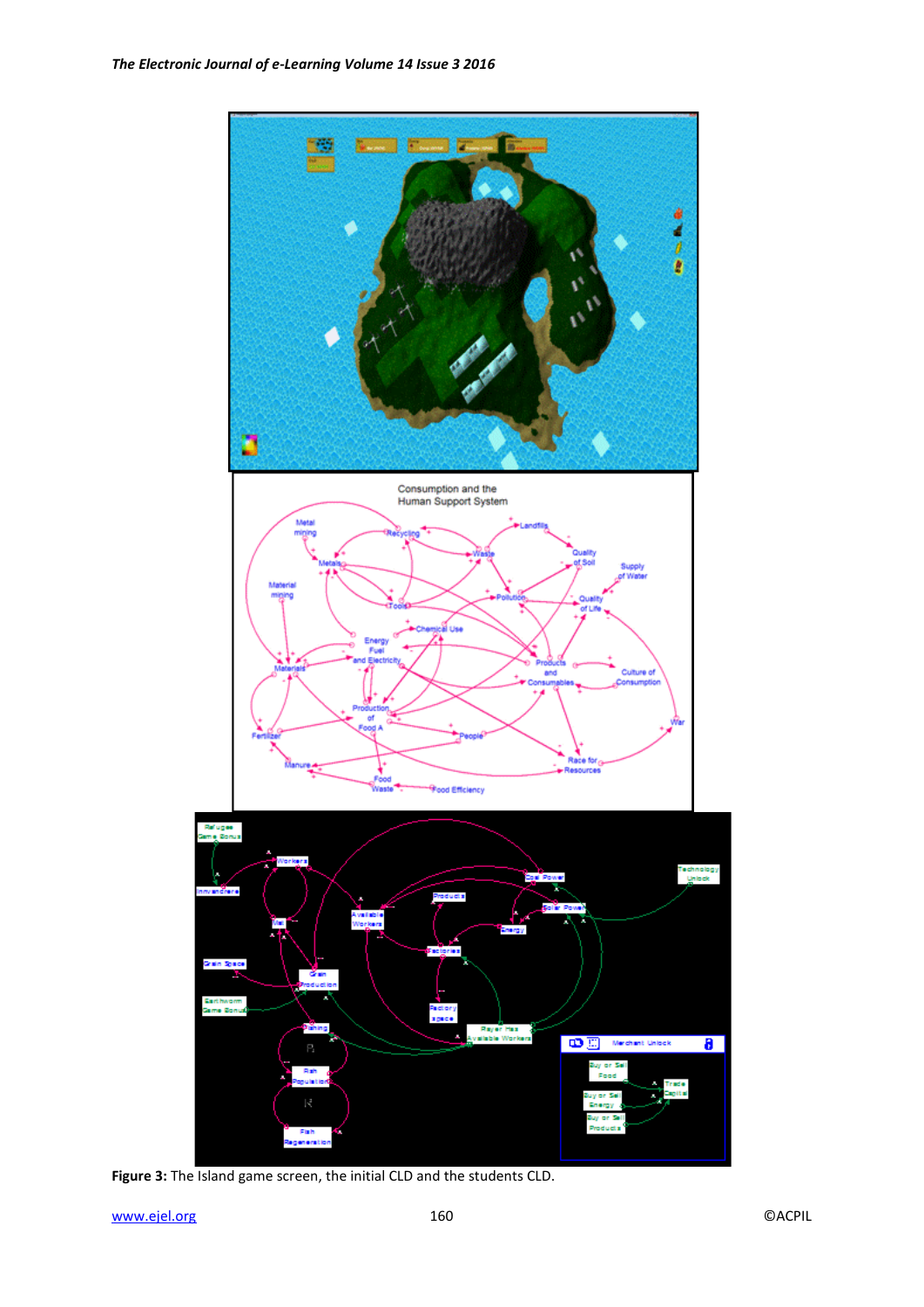The CLD shows how an increasing population leads to the production of more products and consumables, and to more pollution and waste. The amount and quality of water and food suffers and leads a race for resources and even war. Mining of materials and the production of fertilizers can increase the production of food but they require more mining of metals. Recycling can also increase the availability of minerals and metals, but increases the amount of waste.

#### *6.1.1 Gameplay*

When the game starts the players have many workers, but very little food to give them. The children will have to build factories and fishing boats and farms to feed the workers. They will quickly run out of workers, and to gain more of them they will have to play the Fugitive Game where, upon completion, they get a color code that will give them more workers. But, with more workers they need more food, and they have to go play the Earthworms game to be able to grow food more efficiently. They now have food and workers and can start building factories. However, factories and power plants pump out harmful chemicals and  $CO<sub>2</sub>$ , so they have to find a way to stop the  $CO<sub>2</sub>$  level from getting too high. The solution is finding some money in one of the other game storylines. They can also trade goods and services with the actors to earn more money. When they have collected enough money they get a code for solar panels and a code for trade. They will then be able to build factories that run on solar power and use half of the energy without exceeding the dangerous CO2 level. Finally, they can use the extra food they have to trade with other islands, making their island balanced and prospering.

#### **6.2 The Earthworm game**

While the previous game showed the larger picture, depicting how different components in the world were linked together, we also wanted to include a game focusing on the small details. This was to show that small things in nature also had an impact on the larger system. We therefore included an assignment to make a game showing soil ecology and fertility from the perspective of an earthworm. From that perspective we decided to include a digital game showing ecological principles from the perspective of an earthworm.

The core goal of the Earthworm game is to get the best possible harvest. The player can achieve that by moving earthworms to the different parts of the soil (see picture below) and use as little pesticide as possible.

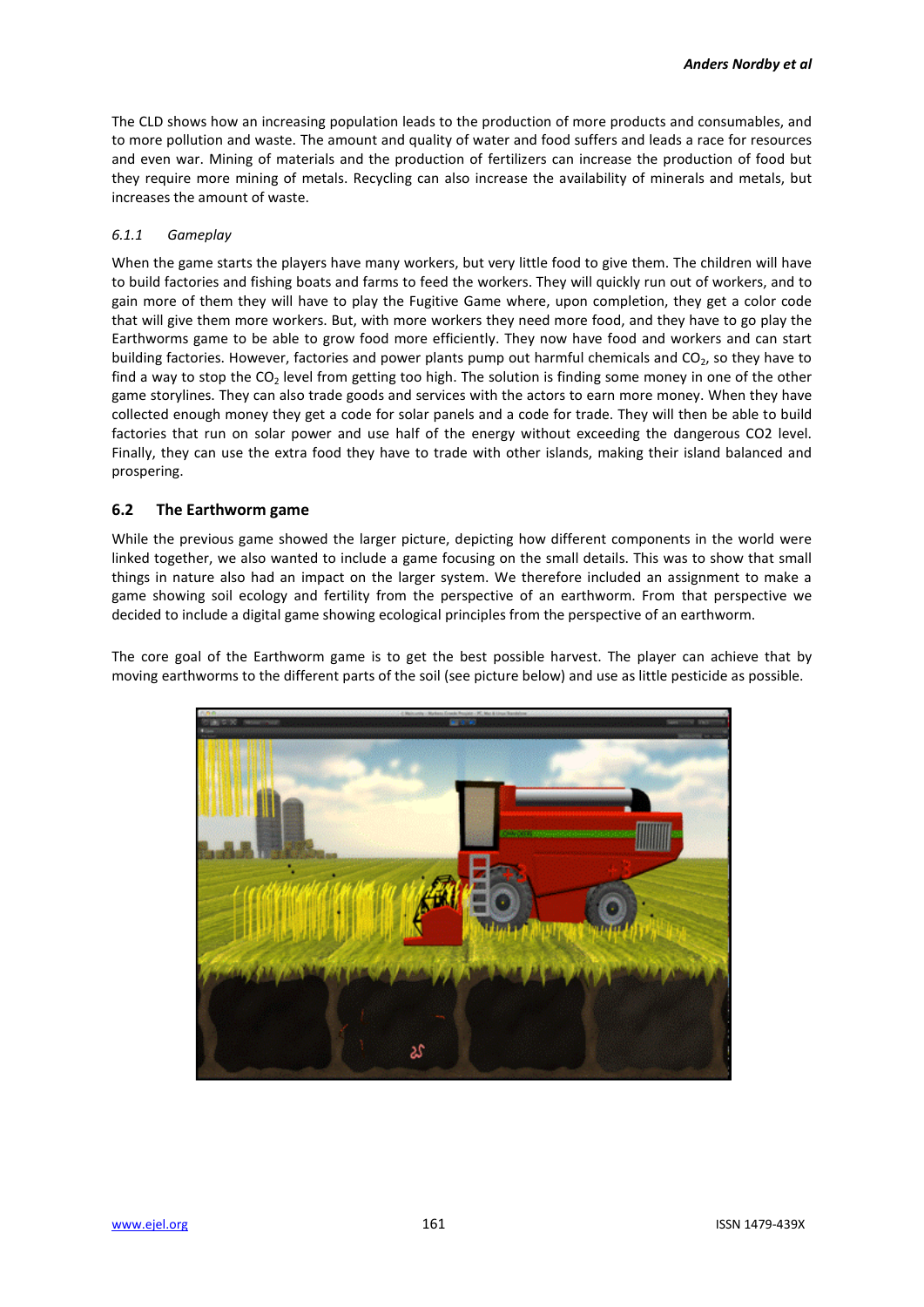

**Figure 4:** The Worm Game screen, the initial CLD and the students CLD.

The CLDs shows how a greater population of Earthworms gives a less compact soil structure and lets air, water and nutrients flow into the soil and give the soil better fertility. The farm productivity may increase both with the use of heavy machinery and pesticides and lead to a larger food production, but the CLD also shows how the heavy machinery leads to a more compact soil and that fertilizer kills the earthworms. Lastly the CLD shows how soil with a healthy population of earth worms leads to a better soil structure, which is less exposed to erosion.

The gameplay is very simple- it's all about making the corn grow as fast as possible. To do that the children will have to move the earthworms to the parts of the soil that need it the most, and keep the amount of pesticides as low as possible (to avoid killing the worms). The more worms you have in the soil, the better becomes the crop. If bugs come to eat your crop, you may have to use pesticide to not lose the crop, but the more you use of them, the more you kill the worms, which in turn impacts your crop. The game goes faster and faster which makes it harder and harder to place the worms in the right place.

### **6.3 The Refugee game**

The Refugee game is a bit different from the other two games in that it doesn't necessarily focus on the larger system, but more about *identification* and understanding how it feels to be a refugee.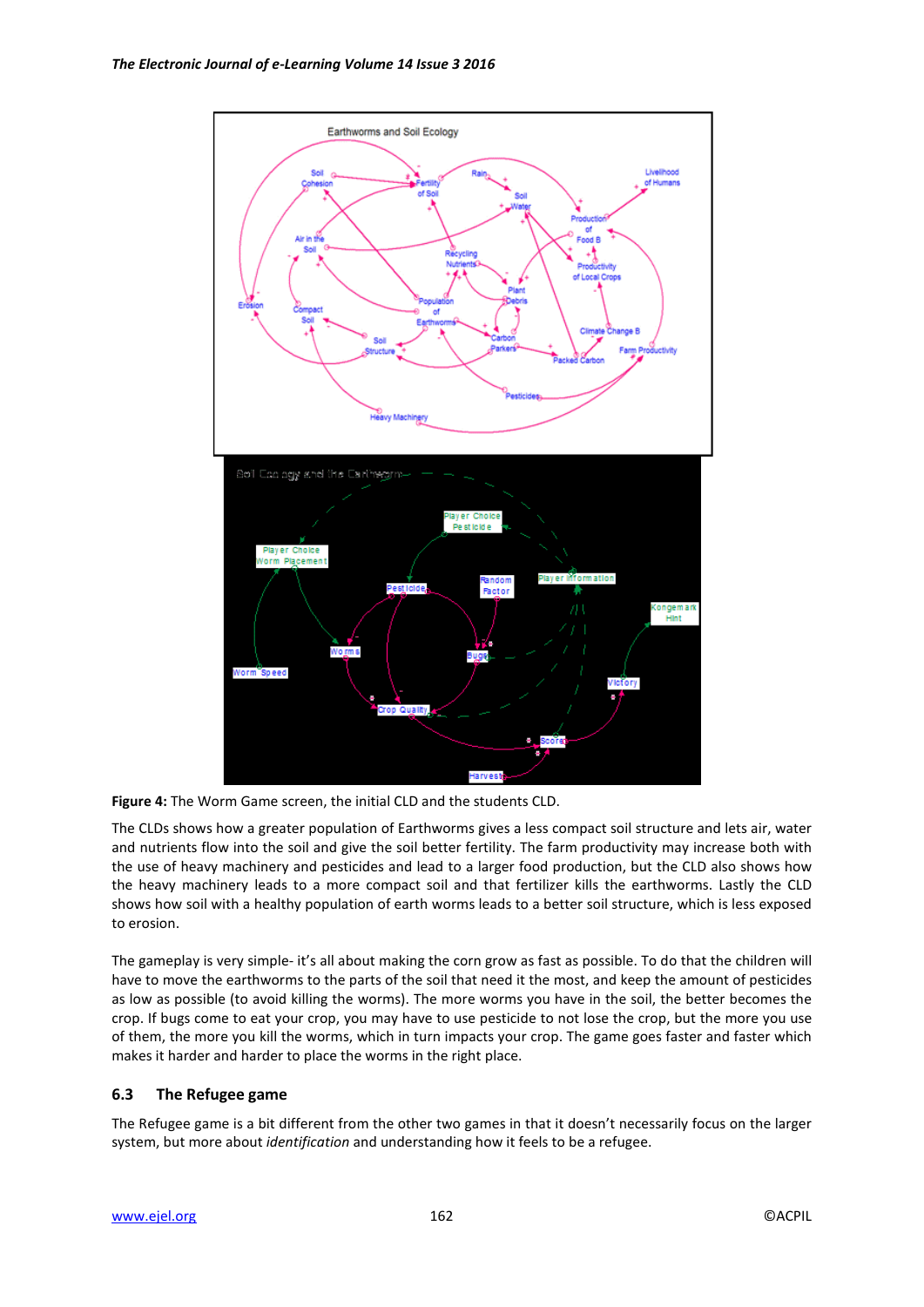

**Figure 5:** The Refugee game screen, the original CLD and the student CLD.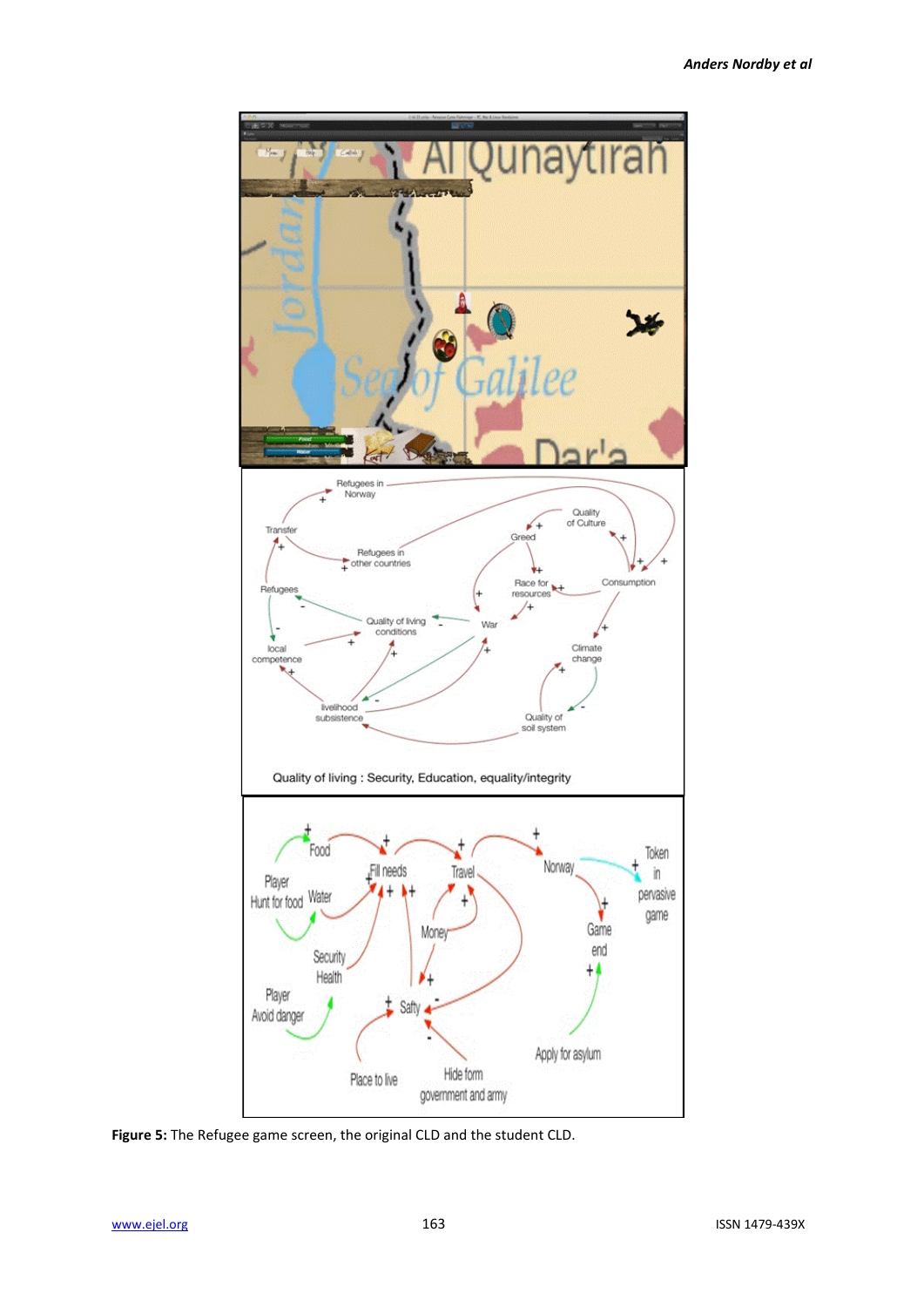The CLD shows how poor quality of living and war leads to more refugees and how more refugees leads to higher consumption, greed and a race for resources, possibly war, climate change, and lower quality of the soil system and livelihood subsidence.

The gameplay in this game is also very simple; the children have to avoid danger and collect enough food to survive during their escape from their war-torn land to another country to apply for asylum. When they survive and get to a new country their application for asylum is tried with regards to the probability of getting asylum in that country (based on the real numbers). The children very often felt it was unjustified that their applications for asylum in the new country were not accepted after all their struggles and hardships.

### **6.4 The Pervasive Game**

The fourth and largest student group were to create the overarching pervasive game. The focus here was on making a good story that integrated the smaller digital games in a consistent way.

The game started with a video of a refugee who had to flee his country because of famine and war as a consequence of pollution and climate change. The children find his video blog, and a request to find out what has happened to the environment in his country and how pollution and climate change there can be prevented. The players will then be divided into teams, and each team will receive a backpack with a pair of walkie-talkies, riddles and clues, a treasure map, computer passwords and a notebook. They will then have to solve the clues at different locations around the school, and talk to actors about sustainability-related subjects to be able to proceed in the game.



**Figure 6:** Blackboard sketch of the final game.

#### *6.4.1 Pervasive game actors*

The game contains several characters, and the students took the roles of actors. These characters were:

- The gardener: The gardener talks to the children about ecology, biological diversity and pollution. The children will help him plant vegetables and in return he will give them new quests related to trading.
- The King of Earth Worms: According to the legends, this mythical creature is about the size of a man residing in the area around the school. This character talked to the children about the importance of the small creatures in the ecosystem.
- The locksmith: This character will help the children create a key for the treasure chest they had found, by using recycled metal. This character talked to the pupils about the importance of recycling.
- The merchant: The merchant will give the players trade-related quests, and teach them about fair-trade and resources.
- The guides: Each team was appointed one student guide that they could request help from if needed.
- The refugee: The refugee will first appear in the video that is shown to the children, and will return towards the end of the game to talk to the players and discuss their experiences.

Below are a flow chart and the CLD for the game. The CLD shows how the mini-games are integrated with each other and the pervasive game. For example, the Worm game has to be played and won to have food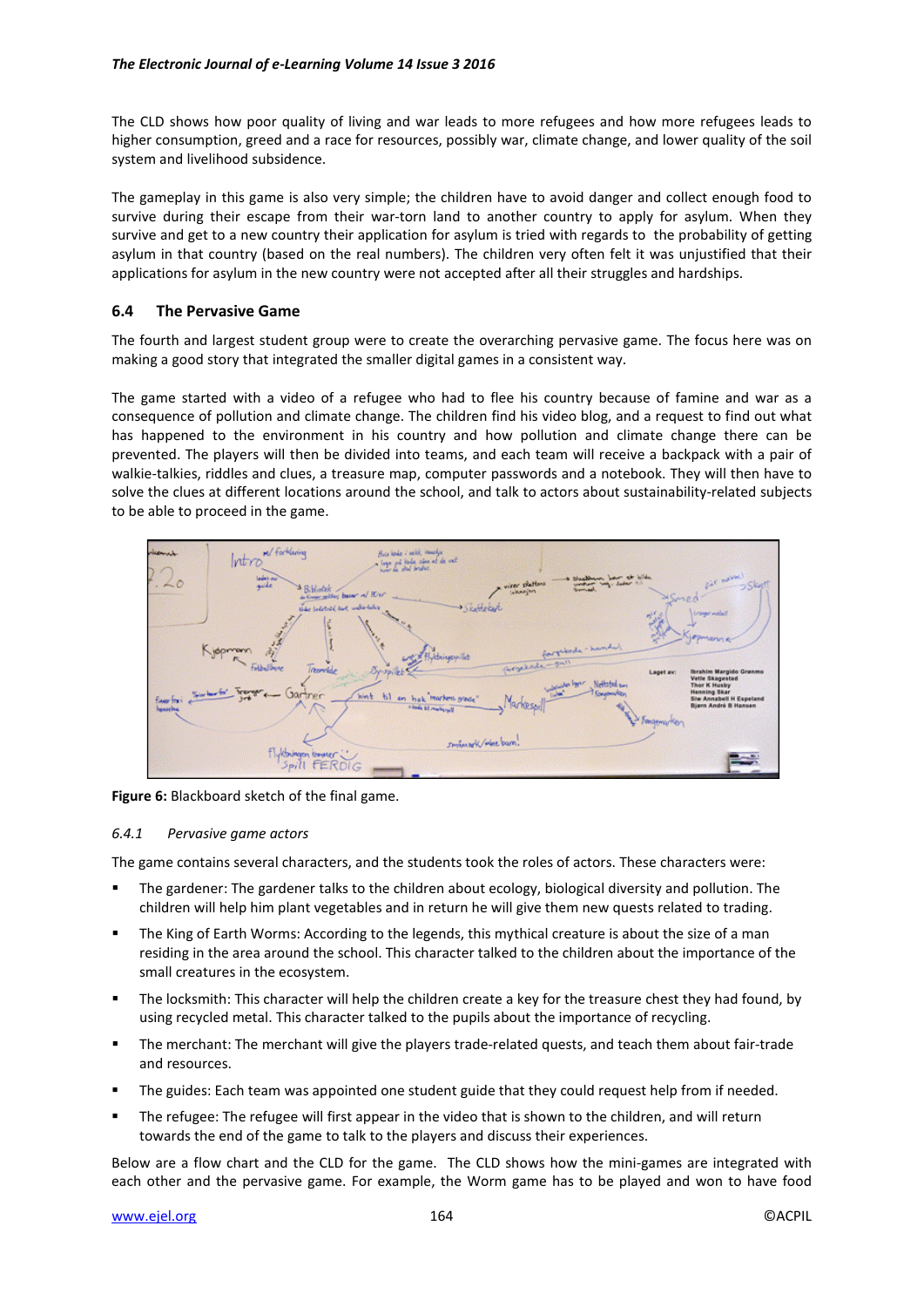resources for the island game, and the Refugee game has to be resolved to have a workforce for the factories and the power plants, also in the Island game. The treasure in the Pervasive game has to be found to be able to buy things in the Island game. The CLD also shows how the pollution, war and food/resources are the bases for the refugee escape, and how earthworms are needed to make food grow.



**Figure 7:** The Pervasive game CLD is shown as developed by the students. This shows the overall system causal loop diagram with all the small games inside the large.

An action flow chart is shown in Figure 8.



**Figure 8:** Game flow chart. The different action is color coded in the following way: Yellow – Actors, Green – The codes needed to solve the game, Magneta – Hints and passwords, Purple– Mini-games, Dark blue – Locations and actions.

#### **6.5 The aftermath**

After the game was completed, the children were given the refugee's diary. This 17-page diary has two functions. First, it was a way to summarize the main principles they had learned from the game in a way that was closely related to the narrative of the game. Secondly, the diary included several written assignments that the pupils have to solve, related to the game they have played.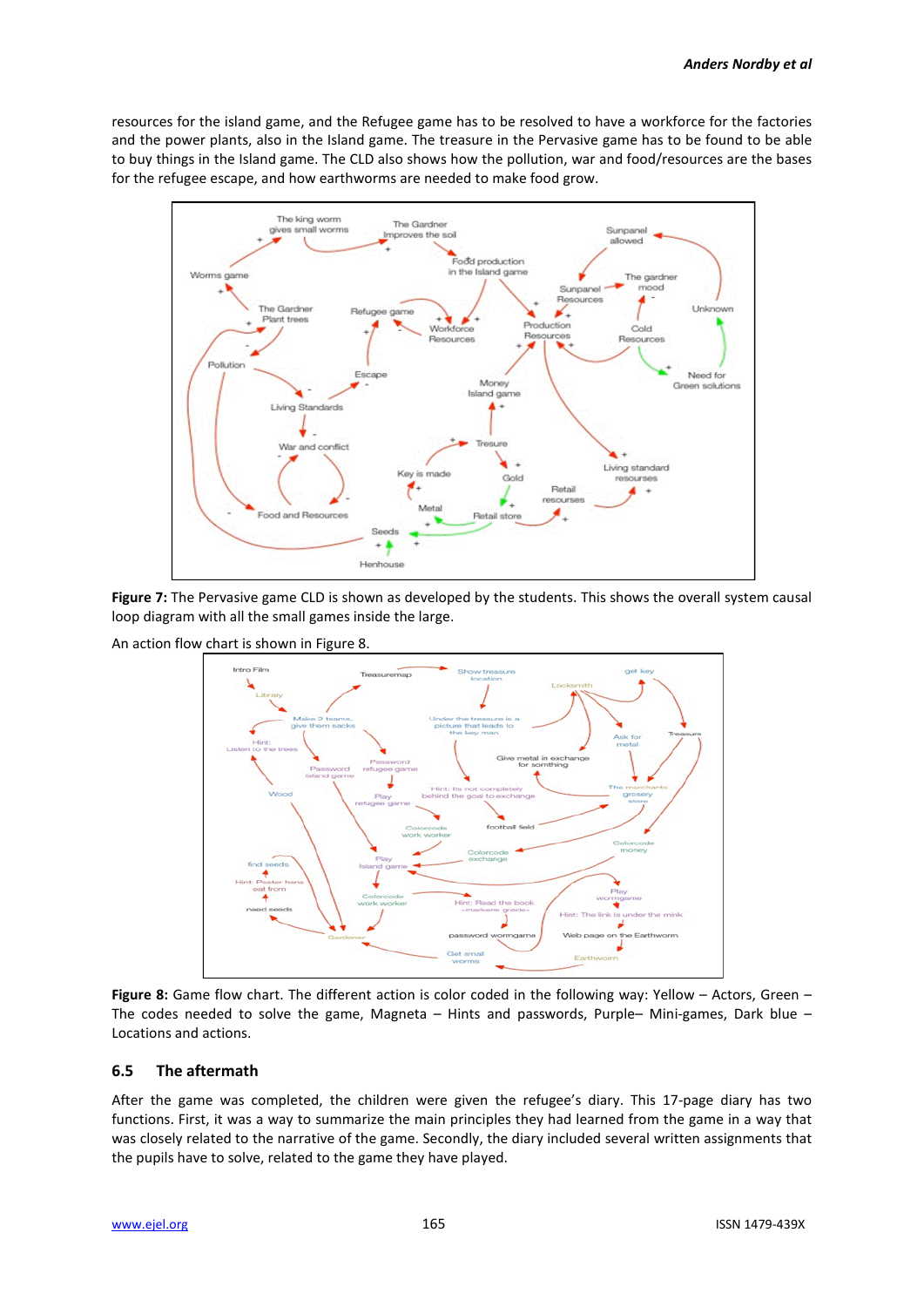After the children had filled in the diary they were gathered in the classroom to conduct a system thinking debriefing session. This session was led by one of the teachers who asked the children questions about the different parts of the game, and how they were connected. Another teacher drew a system CLD on the blackboard from the children's answers and made connections and signs in the way the children wanted them.

## **7 Discussion**

This section discusses briefly some of the thoughts after the game playing in the elementary school.

Firstly**,** the energy, enthusiasm and creativity the children put into playing the game was impressive. They exhausted the assigned student helpers in 30 minutes, and the children basically solved the game that was meant to last the whole day in 2,5 hours. It was very clear that they considered the game playing fun; one child later enthusiastically called the day the "best school day ever". We could also see some of the same enthusiasm during the work with the diary and the system thinking session and some children went to the library to borrow books to read more about the things they had learned in the game.

The diary was designed in a way so that we should be able to check how much of the sustainability-related topics from the game they had learned, and also if they understood the related connections between them. All the children filled in this diary, and when we later studied them we found that the majority of the children summed up their sustainability knowledge in a thorough and good way, which indicates that there was a good learning outcome from the game.

The system thinking debriefing session enabled us to check further how much of the connectivity between the events they had understood. Within an hour the blackboard contained a fairly complex CLD, which impressed both the students and the research group. This leads us to believe that games are a good way to teach system thinking. We believe the system thinking sessions could be even longer and more thorough without boring the children.

The children's elementary school teacher pointed out that the children who normally didn't like the traditional school teaching excelled while playing the game. They paid attention, they progressed quickly, and they showed leadership skills. This shows that teaching through pervasive game playing in school also can help to activate those children who do not so easily fit into the traditional school system.

Observations indicated that the students also had fun both when they developed the game and when they observed how the children played it. They also wrote the same in their reports; below are some of their comments:

- "It has been very fun to participate in this project, with the best part being the playtest with the  $5<sup>th</sup>$ graders. I am satisfied with the whole project, and although it was hard to see how everything would turn out when we started the project, we managed to finish, and we finished with bravura."
- "I see the pervasive game part of this course as an interesting experience where we learned a lot, and comments like "The best school day ever", indicate that the  $5^{\text{th}}$ - and  $7^{\text{th}}$  graders felt the same".
- "This was an enjoyable and rewarding assignment to work with, and although we're neither actors or have developed a game like this before, I felt it was a very successful project for us students, and I hope the teachers feel the same".
- "To summarize, I'll say this project has been a joy to work on. I've both learned from it, and gained many very nice memories. This has been nothing but fun!"

They also describe the project as stealth learning due to the short development frame, but with a big reward at the end - the implementation of the games for the children. Since both the fun factor and the learning outcome for the children seemed to be good, the game playing in itself indicated that the gamification of this project worked well. Regarding the learning outcome for the students – to learn system thinking, the CLDs made by the students' during the game development, the reports and the exam indicated that that they had learned at least as much as previous classes in system thinking done with traditional teaching methods. However, we didn't compare the students' learning in this project in detail with traditional teaching, so we can not say the learning outcome in this setting were better than doing it the traditional way. We believe, and the students also say so in their reports, that learning through making games is more fun and more thorough than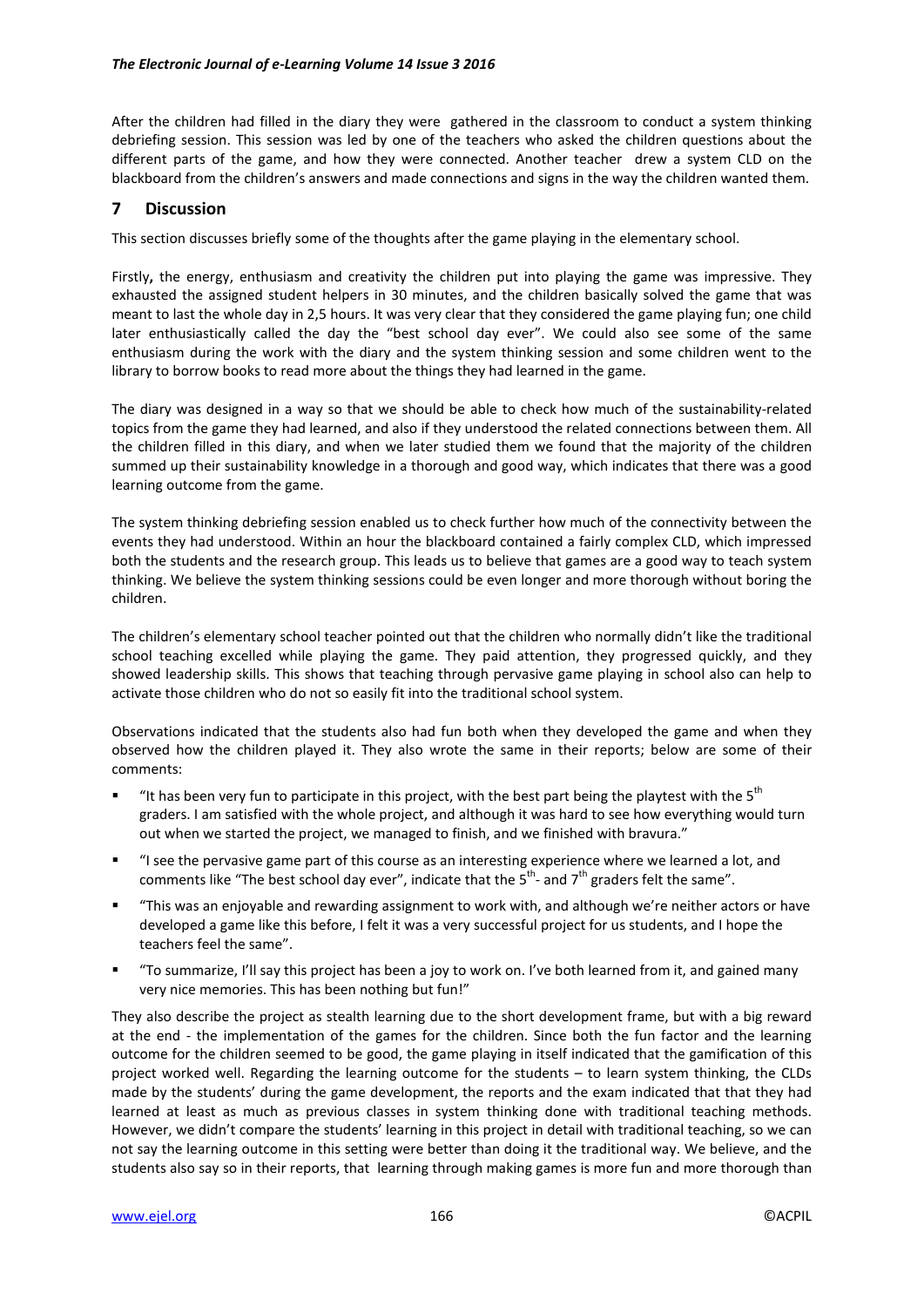traditional learning due to 'learning by doing', and 'learning just in time'; the need to learn pops up when they need it for the game. And of course, the implementation with the children is an event they will remember for a long time and tie their learning to this event.

Although the overall project was successful, the game development part had some limitations.

We found the students didn't have enough experience in system thinking and sustainability to make their own CLDs on the games. The overall CLDs we made for the mini-games helped, but ideally they should make all CLDs themselves. We believe more time should be used on teaching them system thinking and sustainability 'just in time' during the development process of the pervasive game.

The time to develop the games was probably too short. This caused some frustration and several of the students felt that they could have made the game better with some additional time. Several students also pointed out that using CLDs and simulations to check game logic and debug the code proved to be very beneficial; they found the bugs much faster than with traditional tests. Thus they found another use of system thinking in game development not explicitly pointed out to them.

While the students saw a clear need for system thinking in sustainability, they questioned the use of system thinking when developing the small mini-games. The systemic challenges were just too small to "waste" time on developing system CLDs or simulations. However, it was a clear understanding that if the games grew more complex, the system thinking would be a very useful tool both in the game design phase and as a debugging tool.

The game was also solved faster than we expected by the children. This was not a major problem because the time we could use on the diary and the session with System Thinking was increased. This turned out to be both interesting and effective and probably added to the children's learning. However, when we do this next time, the games should be more difficult to solve. The diligence, creativity and energy the children put into solving these games were truly amazing, and we believe the playing time and level of difficulty could easily be increased without them being bored or exhausted.

#### **8 Conclusions**

Without more thorough analyses of the research data in the project, it is hard to draw any conclusions. However, we believe that the combination of system analysis, sustainability, game development or game playing and learning is a good one. Its quite clear that both the school children and the students found the project fun, and the submitted reports, exam and debriefing sessions all indicate that the learning outcome for both were at least as good as with traditional methods. As stated above, we also believe the learning process is more thorough than traditional learning due to the "learning by doing" aspect of the project.

The interest from the schools in trying out this concept was also exceptional; after sending out a one-page request to schools to implement the game only 4 weeks before we planned the actual test, we got answers from 15 schools and more than 1500 children wanting us to implement the game in their school. Bearing this in mind, we will most definitely implement the project again

#### **References**

Barrows, H. S., & Tamblyn, R. (1980). Problem-based learning: An approach to medical education. New York: Springer. Churchland, P.S. (1986). Neuophilosophy: Towards a Unified Science of the Mind/Brain., Cambridge, MA:MIT Press.

- Cochra-Smith M. & Lythle S.L. (2009). Inquiry as Stance. Practitioners Research for the next generation, New York: Teachers College Press
- Costanza, R., Daly, H.E.. Natural capital and sustainable development. Conservation Biology 1992; 6:1-10
- Costanza, R., Daily, G and Ehrlich, P. 1992. Population, sustainability and the earths carrying capacity. A framework for estimating population sizes and lifestyles that could be sustained without undermining future generations. Journal of Bioscience 1-19.

Damasio, A.R. (1994). Decartes' Error: Emotion, Reason and the Human Brain, New York: Avon

Deterding, S., Dixon, D., Khaled, R., & Nacke, L. (2011). From game design elements to gamefulness: Defining "gamification". MindTrek '11. Proceedings of the 15th International Academic MindTrek Conference: Envisioning Future Media Environments (pp. 9-15).

Dewey, J. (1916). Democracy and education: An introduction to the philosophy of education. New York: Macmillan.